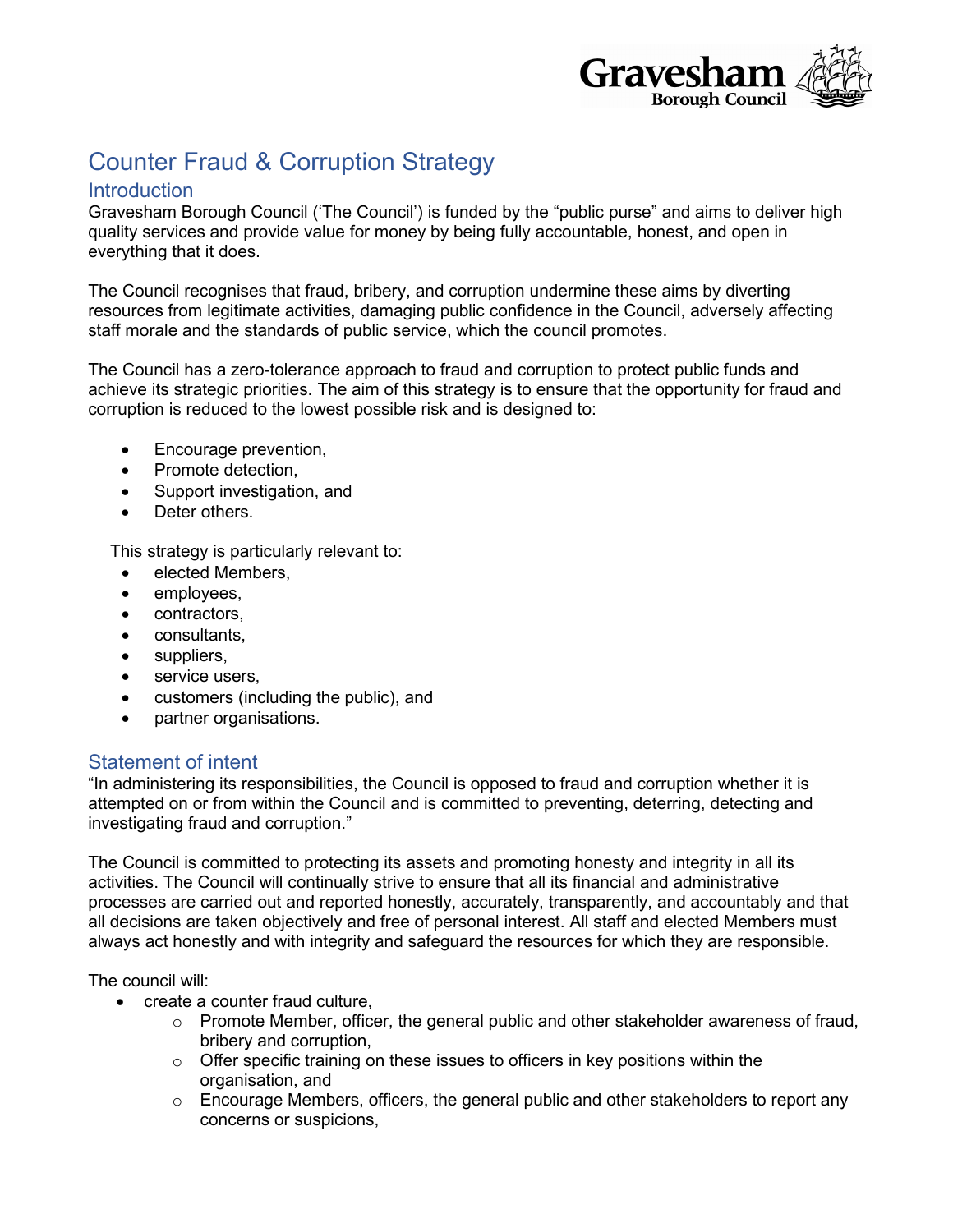

- prevent fraud wherever possible,
- take steps to detect instances of fraud,
- undertake professional investigation of detected fraud,
- use sanctions, including legal action, against people committing fraud, and
- take necessary steps to recover defrauded funds.

The Council will target and fight all identified or suspected instances of fraud or corruption including but not limited to:

- Financial irregularity
- Misuse of office
- Misuse of Council property
- Corruption
- Collusion
- Theft
- Bribery
- Stealing supplies
- Working while on sick leave
- Falsifying time sheets and expense claims
- Selling Council equipment
- Failure to declare an interest
- Fraudulent tendering process
- Fraudulent property letting
- Fraudulent certification for payment of goods or services not received.
- Council tax fraud
- Business Rates (NNDR) fraud
- False homelessness
- Falsification of circumstances to secure council housing
- Tenancy fraud
- Right to buy fraud

# **Definitions**

Fraud: any intentional act or omission designed to deceive others, resulting in, or intended to result in the victim suffering a loss and/or the perpetrator achieving a gain. The Fraud Act 2006 sets out, in broad terms, three categories of offence:

- Fraud by false representation
- Fraud by failing to disclose information, and
- Fraud by abuse of position (exploiting a position of trust within the authority for financial or material benefit).

There are also offences for possessing and making or supplying articles for use in such frauds.

Theft: The Theft Act 1968 defines theft as the dishonest taking of property belonging to another person with the intention of depriving the owner permanently of its possession. In the context of the local authority this may include dishonestly acquiring, using, or disposing of physical or intellectual property belonging to the council or to individual members of the authority.

Corruption: The abuse of one's position for direct or indirect personal gain. It covers the offering, giving, soliciting or acceptance of an inducement or reward which may influence the action of any person.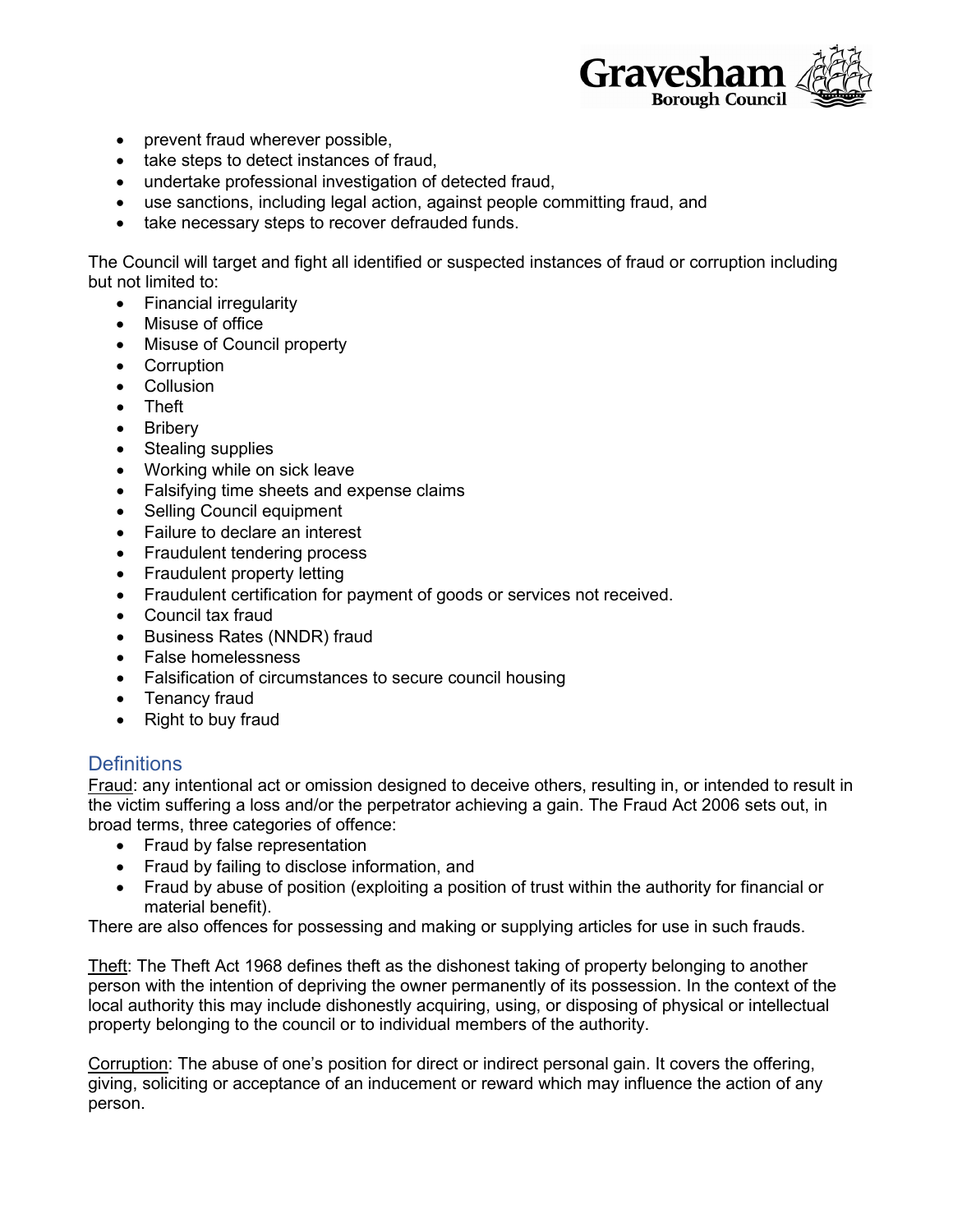

Bribery: Bribery is defined as the offering, promising, giving, accepting or soliciting of money, a gift or other advantage as an inducement to do something that is illegal or a breach of trust in the course of carrying out an organisation's activities. The Bribery Act 2010 sets out, in broad terms, four categories of offence; bribing another person, receiving a bribe, bribing a foreign public official and the failure of a relevant commercial organization to prevent bribery by an associated person. In essence, the Act makes it a criminal offence to give a bribe to or accept a bribe.

Money laundering: The process of moving illegally generated funds through a cycle of transformation in order to create the end appearance of legitimately earned funds. The Proceeds of Crime Act 2002 details the three principal money laundering offences as:

- assisting another to retain the benefit of crime,
- acquisition, possession or use of criminal proceeds, and
- concealing or transferring proceeds to avoid prosecution.

In addition, there are related offences for failing to report where a person has knowledge, suspicion or reasonable grounds for knowledge or suspicion that money laundering has taken place, as well as for tipping off a person that a disclosure has taken place.

Council Officers and Members who suspect money laundering activities should report their concern to the Council's nominated Money Laundering Reporting Officer (MLRO) (Head of Internal Audit & Counter Fraud) and the Section 151 Officer (Director of Corporate Services). Further details are contained in the Anti-Money Laundering Policy.

# Key Principles & Culture

The Council supports the Seven Principles of Public Life identified by the Nolan Committee, recognising that these are fundamental to developing an effective working environment that supports its zero-tolerance approach towards fraud, bribery, and corruption activity. The council is determined that the culture and tone of the organisation will continue to be one of honesty and opposition to fraud, bribery, and corruption.

The Council expects that Members and officers at all levels will lead by example in ensuring adherence to legal requirements, rules, procedures, and practices. Members and officers are expected to adhere to their relevant Code of Conduct and declare any interests they may have that could or could be perceived, to influence them in any decision-making they may be involved in relating to Council business. Members and Officers are also required to declare any gifts or hospitality they are offered relating to their role or Council business, whether these are accepted or declined.

The Council also expects that individuals and organisations (e.g., suppliers, contractors, partners, and service providers) that it comes into contact with, will act with integrity in their dealings with the Council and without thought or actions involving fraud and corruption.

Under the Council's Employee Code of Conduct, employees have a duty to report any suspected cases of fraud or corruption to their immediate line manager (unless the said manager is implicated). Therefore, managers should strive to create an environment in which their staff feel able to approach them with any concerns they may have about suspected irregularities.

Any concerns relating to suspected or alleged fraud, bribery, or corruption; whether these are raised by elected Members, Directors, staff and third parties work on behalf of the council, or members of the public, will be referred to the Internal Audit & Counter Fraud Service for appropriate investigation.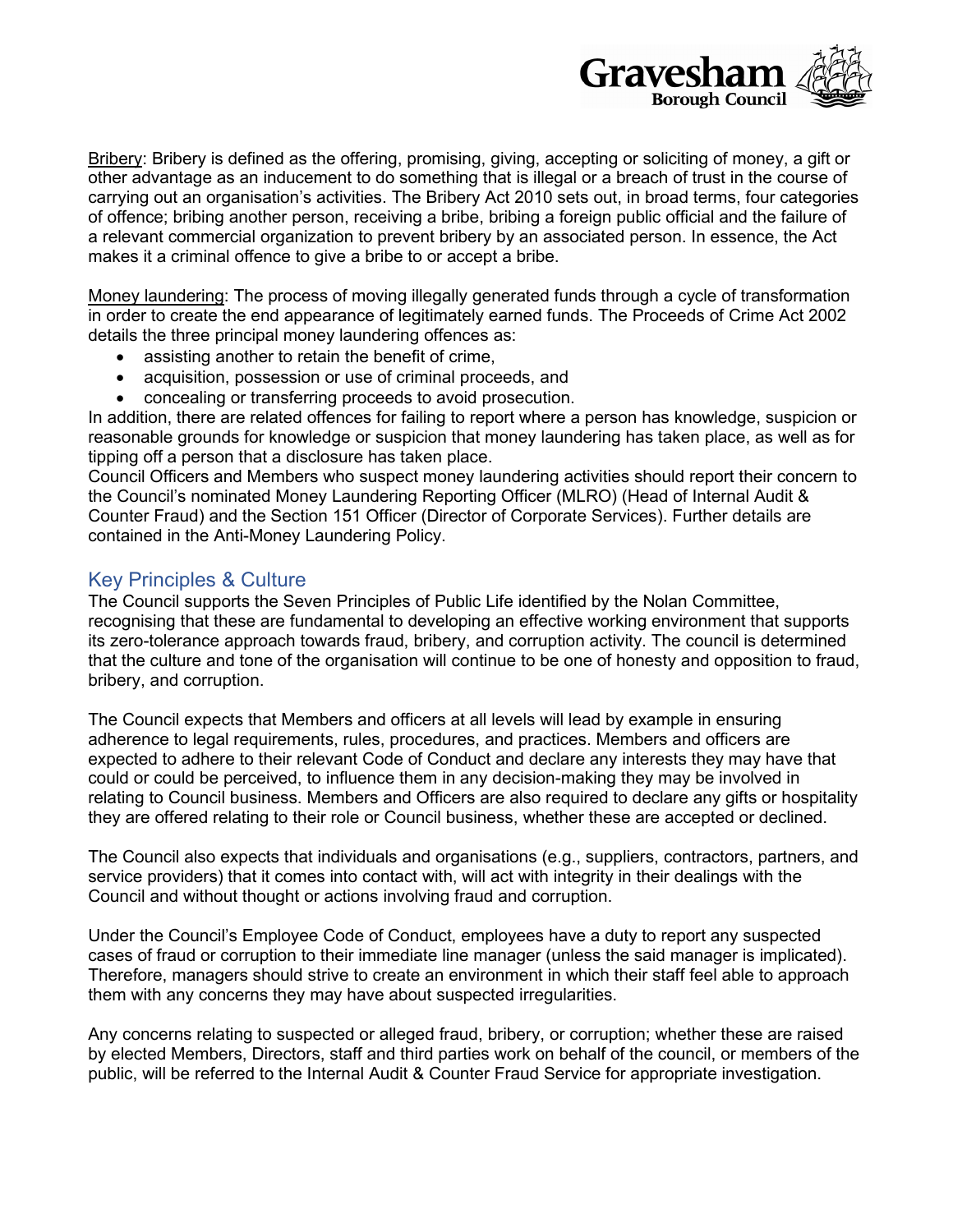

There are mechanisms in place within the Council to act in cases of fraud and corruption. These include the following:

- The council's Employee Disciplinary Procedures identify "fraud, theft or other criminal acts" as examples of gross misconduct. This and other fraudulent or corrupt conduct will normally lead to dismissal.
- The council will seek to apply appropriate sanctions, including prosecution, against those found to be involved in fraud, bribery, and corruption.
- The council will seek full redress through the legal processes available to counter any internal or external fraudulent activities perpetrated against it. This redress will be achieved through criminal and/or civil courts as considered appropriate.

Fraud must be a concern to all members of staff and elected Members, all of which have a responsibility for putting these principles into practice and for reporting any breaches they discover.

# **Framework**

# Corporate Governance

The Council has agreed a Constitution, which sets out how the Council operates, how decisions are made, and the procedures to follow to ensure that these are efficient, transparent, and accountable to local people. While some of these processes are required by law, others are a matter for the Council to choose.

The council has adopted a Code of Corporate Governance (the Code). The Code acts as the cornerstone to the council's governance framework by which it is accountable to its users and wider community stakeholders. Within that framework, the Code sets out a commitment as to how the council carries out its functions, and the procedures and processes by which it undertakes to deliver the adopted Corporate Objectives.

There are a number of corporate policies and procedures which formulate the Council's framework for minimising risk and the prevention of fraud and corruption. These include:

- Counter Fraud and Corruption Strategy
- Internal Audit Charter
- Contract Procedure Rules
- Finance Procedure Rules
- Human Resources Disciplinary Policy and Procedure
- Human Resources Code of Conduct for Employees
- Human Resources Recruitment and Selection Code of Practice
- Members' Code of Conduct
- Anti-Money Laundering Policy
- Risk Management Policy and Strategy
- Scheme of Delegation
- Whistleblowing Policy; and
- Anti-Bribery Policy

It is the responsibility of senior managers to ensure that policies and procedures remain relevant and up to date, including necessary amendment to take into account any changes to legislation or regulations, ensure that all staff have access to the relevant policies and procedures, and that staff receive suitable training as necessary.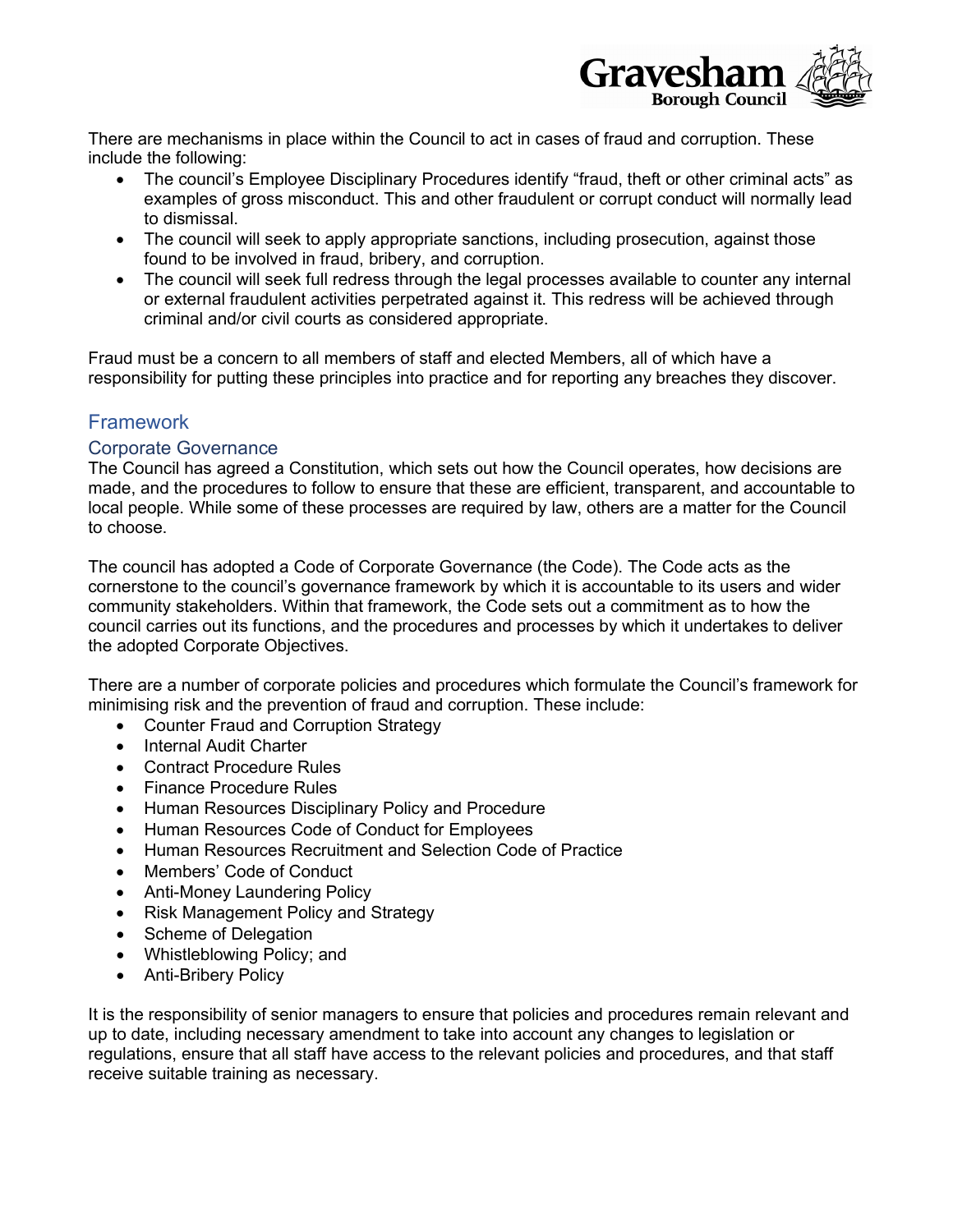

Members and employees must ensure that they read and understand the policies and procedures that apply to them and act in accordance with them.

# System of Internal Control

The risk of fraud and corruption can be minimised by good financial management, sound internal control systems, effective management supervision, and by raising public, Member, and employee awareness of fraud.

Internal control is the whole system of controls, financial and otherwise, established to provide reasonable assurance of:

- proper aims and objectives,
- efficient and effective operations,
- reliable management information and reporting,
- legitimate expenditure,
- compliance with laws and regulations,
- performance management, and
- security of assets and income.

Responsible officers are expected to ensure that effective internal control arrangements are incorporated into the design or development of systems and procedures. Weaknesses in the design and operation of administrative and financial internal control systems may increase the risk of fraud. Systems should contain efficient, effective, and well documented internal controls that cover the following:

- adequate segregation of duties,
- proper authorisation and approval procedures,
- adequate physical security over assets, and
- reliable monitoring and reporting arrangements,

to protect the council from error, misappropriation, or loss.

It is management's responsibility to install adequate internal controls and rectify weaknesses if they occur. To help management discharge this responsibility, systems may be subject to review by both Internal and External Audit. Auditors are responsible for reporting to management on significant weaknesses in the control environment, including deficiencies in the operation of internal controls and highlighting exposure to the risk of fraud. Audit recommendations to address control weaknesses are followed up to ensure that they are appropriately actioned.

Assurance of the effective operation of internal control arrangements is requested from management annually as part of the Council's arrangements for preparing the Annual Governance Statement. Managers are required to specifically provide assurance on the effective operation of internal control arrangements and staff awareness of this Strategy.

Management should instigate occasional deterrent compliance checks on the operation of internal controls within their service and are encouraged to seek advice from the Internal Audit & Counter Fraud Service on what checks should be carried out. This work should also be used to inform the Annual Governance Statement.

Members and officers are required to declare any financial and other interest in any outside bodies or organisations, which could be considered or perceived as having an influence on their actions on behalf of the Council.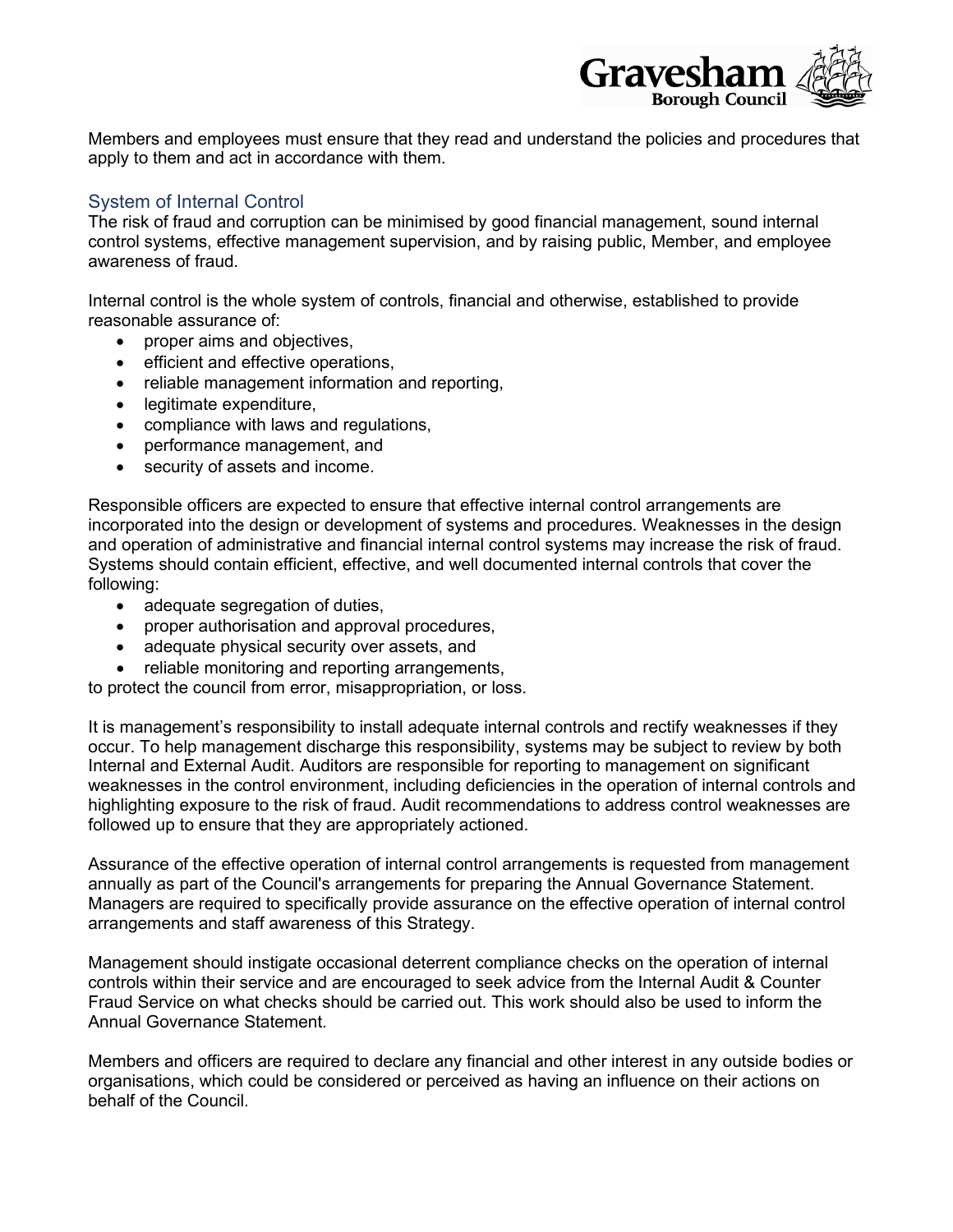

The Council operates a policy for Improving Performance which incorporates the Council's disciplinary procedure, which applies to all employees. The Council has established a Standards Committee to deal with matters relating to the Member's Code of Conduct.

The Finance and Audit Committee also have a role in providing independent assurance to the Council on the adequacy of the Council's control environment. This role is discharged by the committee through the receipt of regular reports on the work and findings of internal and external audit, and the Council's governance and risk arrangements

#### Risk Management

The Council has developed a corporate risk register that details the most significant risks to the council being able to deliver its corporate objectives. Fraud risks relating to individual services should be included within Service Risk Registers and subject to regular review to ensure that appropriate controls are in place to mitigate those risks.

## **Recruitment**

The Council recognises that a key preventative measure in the fight against fraud, corruption and bribery is to take effective steps at the recruitment stage to verify the propriety and integrity of the previous records of potential employees of the organisation.

Employee recruitment is required to be in accordance with procedures set out in the council's recruitment guide. This guidance requires a number of checks at the recruitment stage to establish and confirm the previous records of potential employees, including:

- verifying the identity of the applicant,
- obtaining satisfactory references prior to appointment,
- verifying the applicant is able to legitimately work in the UK,
- verifying and retaining copies of certificates for stated qualifications, and
- undertaking Disclosure and Barring Service checks, where appropriate.

These practices apply to all permanent appointments including those where employees have entered the organisation as an agency worker or consultant in the first instance.

## **Training**

The Council recognises that training is a vital tool in implementing a successful Counter Fraud and Corruption strategy, by ensuring that both officers and Members clearly understand their roles and responsibilities within the organisation and carry these out within the Council's framework of policies and procedures. Training is particularly important where employees are required to operate within financial systems or handle monies or personal/confidential information.

It is often the alertness to the possibility of fraud and corruption, of all those involved in a business activity with the Council, that enables detection to occur. Accordingly, the Council will promote a general awareness of fraud, bribery, and corruption to all employees and Members, with specific training provided to officers engaged in the prevention and detection of such activity to ensure that they have the necessary skills to carry out these functions. This specifically includes periodic circulation of counter fraud strategy and policy documents.

The Council is also committed to developing staff who are involved in investigating fraud and corruption and suitable training will be provided where necessary.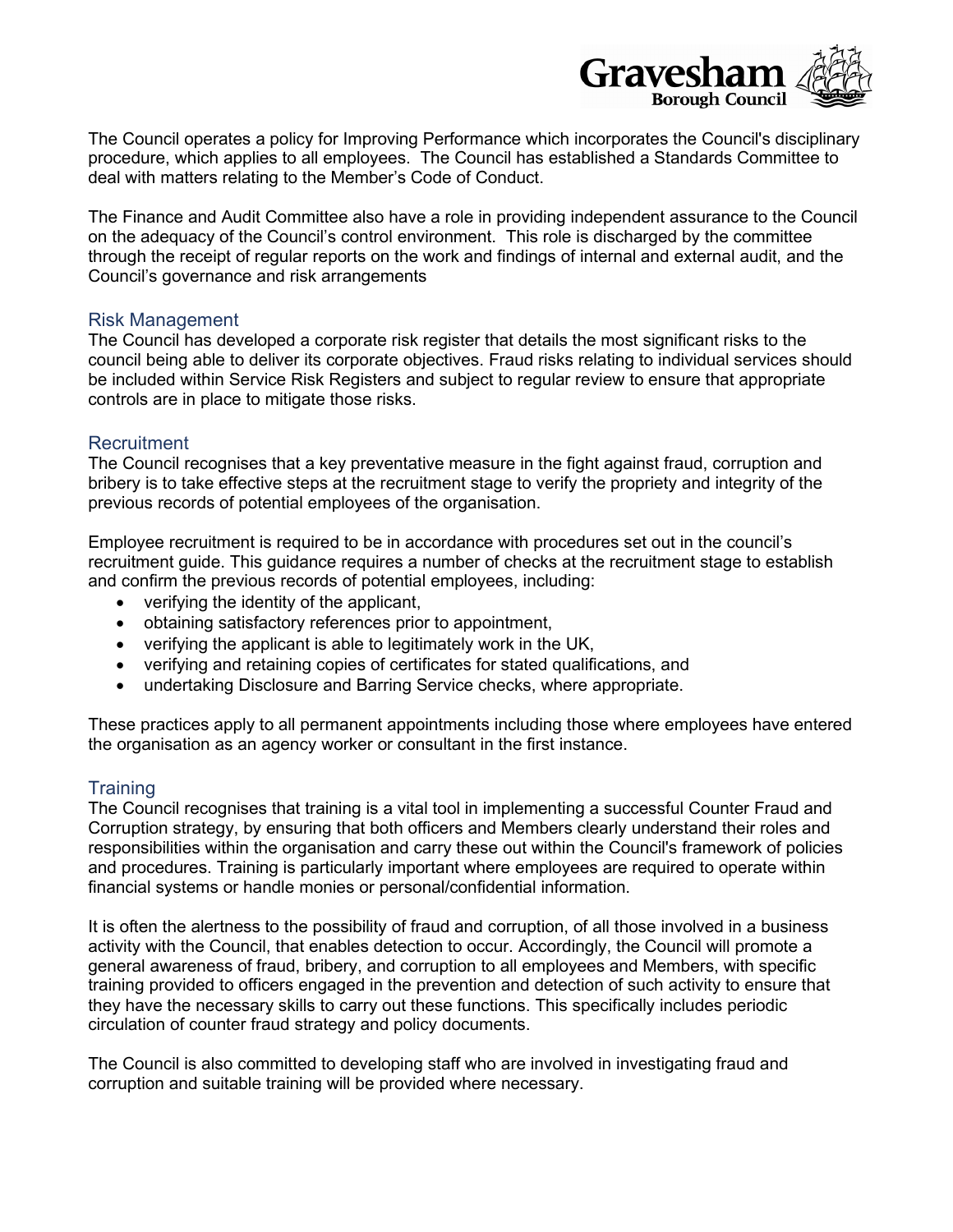

## Working with Others

The nature and scope of fraud perpetrated against local authorities is varied and often crossjurisdiction. Accordingly, the Council is committed to working with other organisations to prevent and detect fraud, bribery and corruption. There arrangements are in place to encourage the exchange of information between the Council and other agencies on national and local fraud and corruption activity. This includes participation in the National Fraud Initiative (NFI), which matches data across a wide range of public service organisations in order to detect fraud or erroneous payments.

Though not intended to be exhaustive, the Council currently works with the following:

- The Cabinet Office (NFI)
- Police
- Department for Works and Pensions (DWP)
- Home Office
- Kent Intelligence Network (KIN)
- National Health Service
- HM Revenues & Customs
- UK Border Agency

# Roles & Responsibilities

#### Statutory Officers

The Council has a statutory responsibility, under Section 151 of the Local Government Act 1972, to ensure the proper administration of its financial affairs and also to nominate one of its Officers to take responsibility for those affairs. The Council's nominated Section 151 Officer is the Director of Corporate Services.

Their responsibilities include (but are not limited to):

- reporting to Members and the External Auditors if the Council, or one of its representatives makes, or is about to make, a decision which is unlawful, or involves illegal expenditure or potential financial loss (Local Government Finance Act 1988 s.114).
- Ensuring that public monies are spent appropriately under their duty to 'protect the public purse', and
- Liaising with the Council's appointed Auditors.

Other operational duties relating specifically to the prevention, detection and investigation of fraud are delegated to the Head of Internal Audit & Counter Fraud.

The Council's Monitoring Officer is responsible under Section 5 of the Local Government and Housing Act 1989 to guard against, inter alia, illegality, impropriety, and maladministration in the Council's affairs.

## **Managers**

All managers are responsible for:

- maintaining internal control systems and ensuring that the Council's resources and activities are properly applied in the manner intended,
- identifying the risks to which systems and procedures are exposed,
- developing and maintaining effective controls to prevent and detect fraud, and
- ensuring that controls are being complied with and their systems continue to operate effectively, and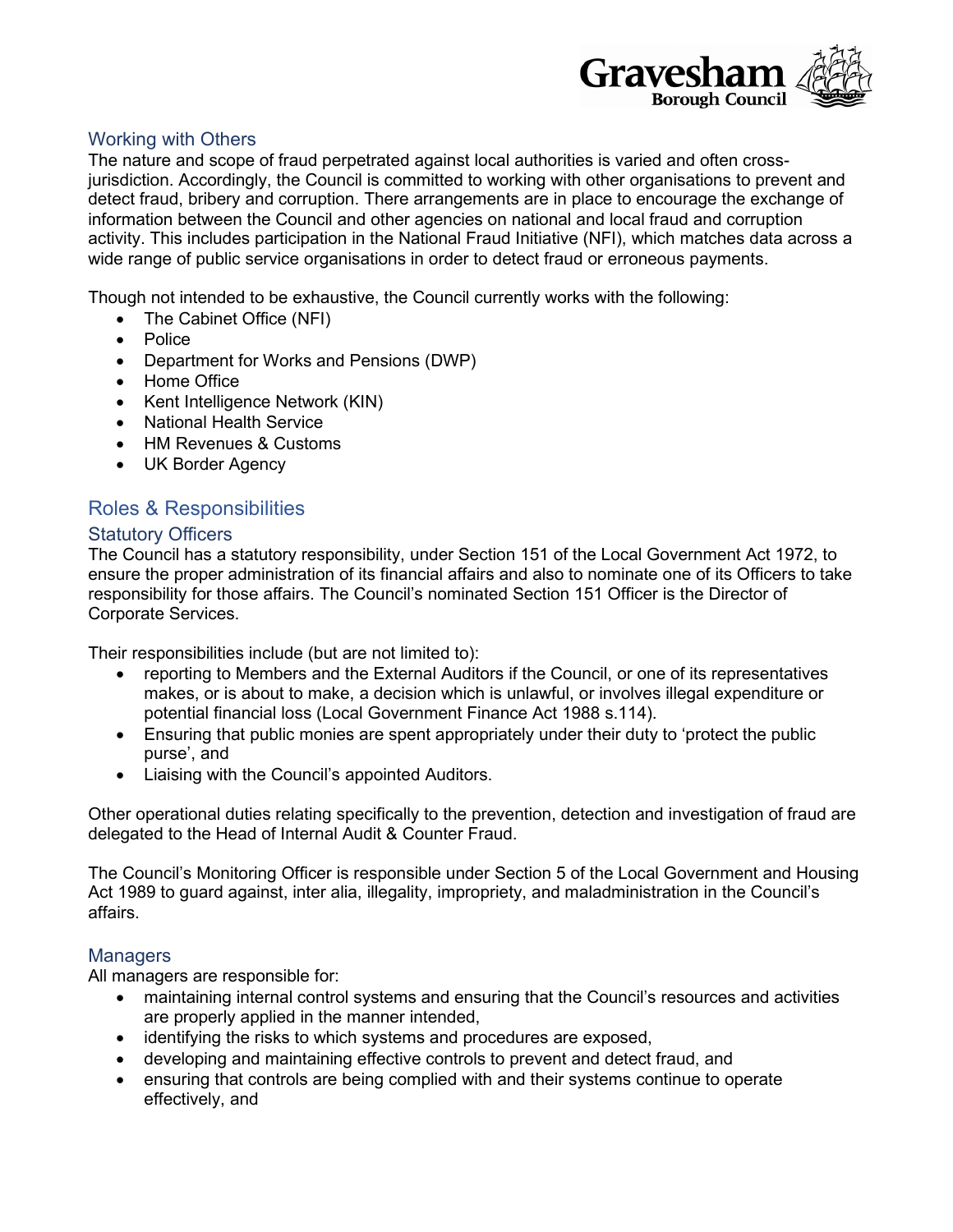

• implementing new controls to reduce the risk of similar fraud occurring where frauds have taken place

# **Employees**

Every member of staff is responsible for:

- His or her own conduct and for contributing towards the safeguarding of corporate standards (including declarations of interest, gifts and hospitality offered and received, private working, Whistleblowing, etc),
- Acting with propriety in the use of Council's resources and the handling and use of funds whether they are involved with cash, receipts, payments, or dealing with suppliers,
- Conducting themselves with selflessness, integrity, objectivity, accountability, openness, honesty, and leadership,
- Being alert to the possibility that unusual events or transactions could be indicators of fraud,
- Alerting their manager when they believe the opportunity for fraud exists e.g., because of poor procedures or lack of effective oversight,
- Reporting details immediately if they suspect that a fraud has been committed or see any suspicious acts or events, and
- Cooperating fully with whoever is conducting internal checks, reviews, or fraud investigations.

Any Manager with information about suspected fraud, bribery or corruption activity must report this immediately to the Head of Internal Audit & Counter Fraud. Managers are also responsible for:

- recording and securing all evidence received and collected,
- ensuring that evidence is sound and adequately supported, and
- implementing Council disciplinary procedures where appropriate.

## Contractors, Suppliers and Consultants

Those organisations employed to work on behalf of the Council are expected to maintain strong counter fraud principles. The Council's contract partners will be expected to have adequate recruitment procedures and controls when they are administering finance on behalf of the Council.

The Council expects its partners to have adequate controls in place to minimise fraud and to provide access to their financial records as they relate to the Council's finances, and their staff will be required to assist fully in any investigation.

The Council will seek the strongest available sanctions against contractors that commit fraud against the Council or who commit fraud against public funds. The Council will request that the organisation takes necessary action against the individual and the Council will require them to be removed from its account.

## Internal Audit & Counter Fraud

The Council's Internal Audit function has the responsibility to objectively examine, evaluate and report on the adequacy of the control environment by evaluating its effectiveness in achieving the organisation's objectives. This work includes the review of the existence and effectiveness of the Council's internal control arrangements.

Any review work undertaken by the internal audit function will give due consideration to the risk of fraud or corruption within the area subject to audit and where necessary will make recommendations to put in place or improve the design of an effective control environment to prevent fraud, bribery, and corruption.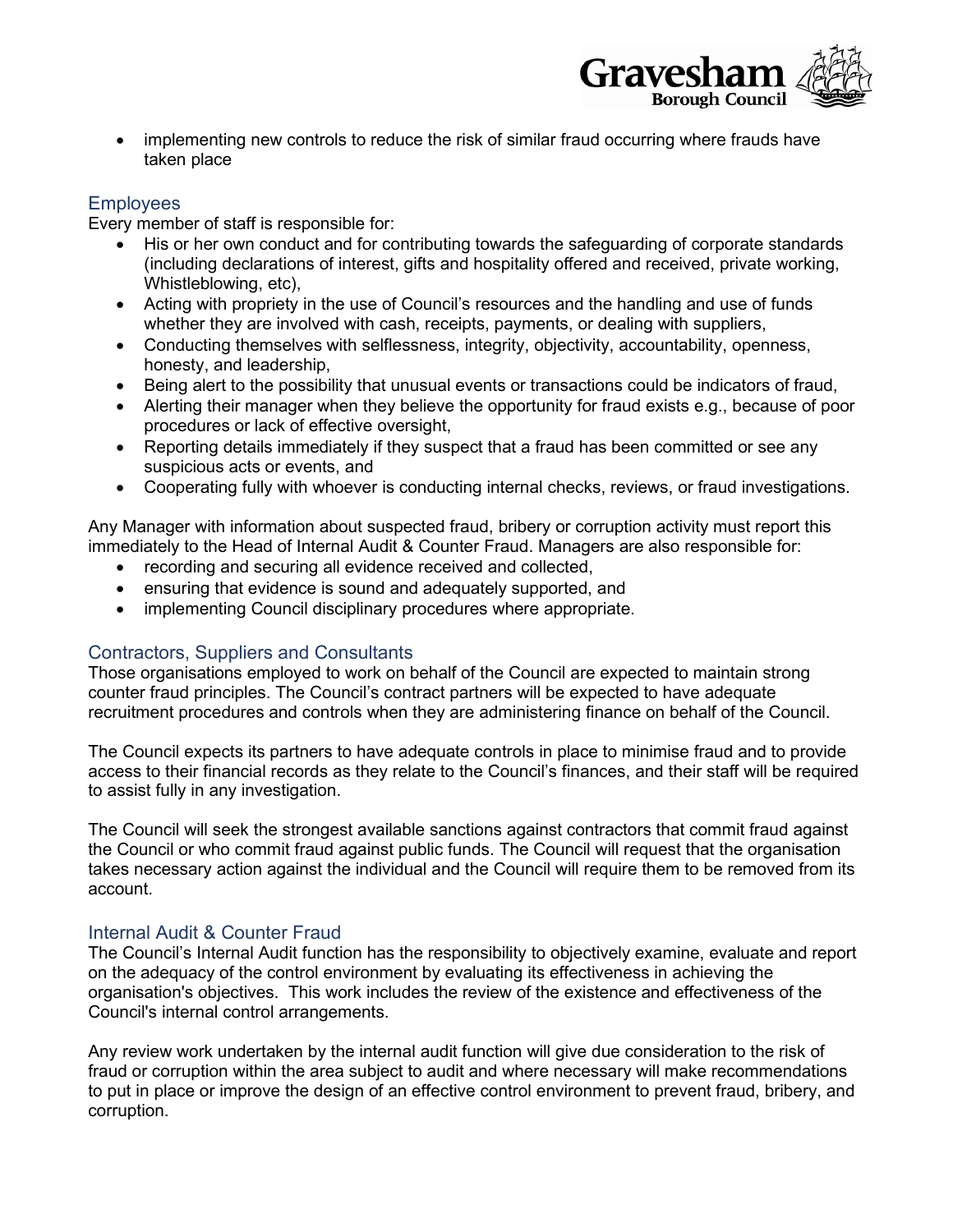

The council's Counter Fraud function is responsible for:

- acting as the Council's consultant on issues of fraud and corruption,
- completing assessments of the Council's fraud risks associated with each of the key organisational objectives,
- establishing an effective counter fraud response plan, in proportion to the level of fraud risk identified.
- undertaking proactive work to support management in strengthening fraud resilience,
- undertaking proactive work to identify fraud committed against the Council,
- ensuring that appropriate counter fraud training is made available to Members, Directors and staff as required,
- ensuring that appropriate action is taken to minimise the risk of identified frauds occurring again in the future.
- establishing appropriate mechanisms for:
	- o reporting fraud risk issues
	- o reporting suspicions of fraud or corruption, and
	- $\circ$  reporting significant incidents of fraud or attempted fraud to the Chief Executive;
- the investigation of allegations and suspicions of internal fraud or corruption, including advising and leading the Council, in conjunction with Human Resources (HR) and Legal Services, with regard to prosecution, disciplinary, or alternative sanctions, and
- the investigation of allegations and suspicions of fraud perpetrated against the council by third parties, including advising and leading the Council, in conjunction with Legal Services, with regard to prosecution or alternative sanctions.

Conclusions to all investigations will be based on fact, allowing management to take forward any required disciplinary and/or criminal proceedings as they determine appropriate.

Once an investigation is completed the Counter Fraud function may have responsibilities in relation to:

- recommending improvements to systems,
- attendance at disciplinary hearings and tribunals,
- attendance at Court as a witness, and
- reporting to the Finance & Audit Committee.

# External Audit

As part of its statutory duties, the External Auditor has specific responsibilities for:

- reviewing the stewardship of public money,
- considering whether the Council has adequate arrangements in place to prevent fraud and corruption.

The External Auditor also has powers to independently investigate fraud and corruption.

# Elected Members

Each elected member of the Council is responsible for:

- his/her own conduct and for contributing towards the safeguarding of corporate standards (including declarations of interest, gifts and hospitality offered and received, Whistleblowing, etc);
- contributing towards the safeguarding of corporate standards by compliance with the Members Code of Conduct.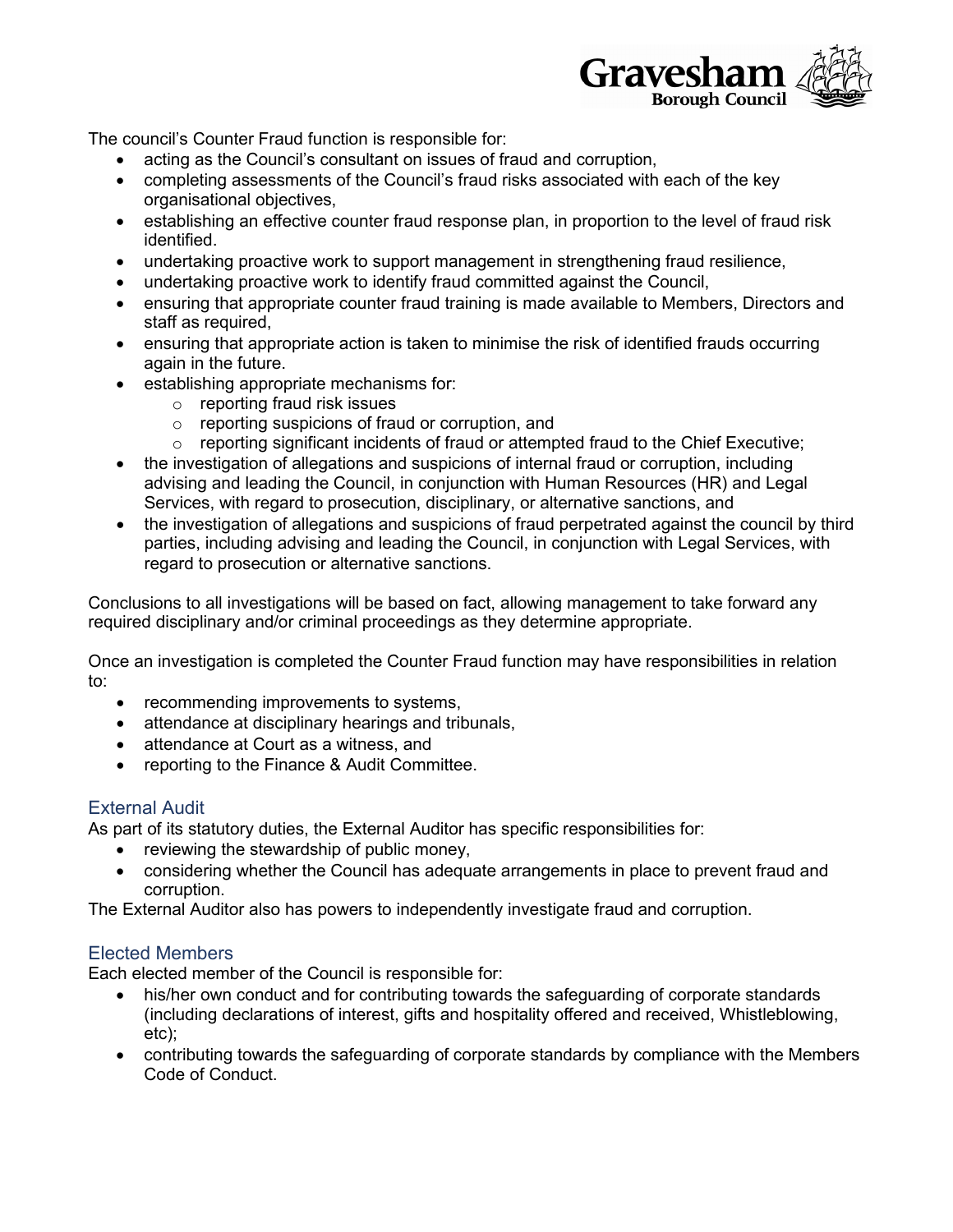

Members of the Finance & Audit Committee will also have responsibility for oversight of the councils Internal Audit & Counter Fraud Service and will receive regular reports detailing (but not limited to):

- the performance of the service,
- the findings and recommendations resulting from completed assurance reviews,
- progress in relation to key activities, such as participation in NFI, and
- the results of identified fraud cases, including the value involved in proven offences and details of actions taken.

## **Detection**

The Council has put in place a range of internal control arrangements within its systems and processes to detect inappropriate or dishonest activity, including budget monitoring and reconciliations. These arrangements should be sufficient in themselves to detect fraud, corruption and bribery activity should this occur. The Council recognises, however, that the detection of such activity is often as a result of the alertness of employees, Members, the general public and other stakeholders.

Employees at all levels are expected, and positively encouraged to raise any concerns relating to fraud and corruption which they become aware of. Such concerns should be reported to the Internal Audit & Counter Fraud Service or through the Council's Whistleblowing Policy. If the issues are of a serious or sensitive nature or involve management concerns, they should be reported directly to Head of Internal Audit & Counter Fraud or the Council's Monitoring Officer (Legal Services).

The Council's Financial Procedure Rules require all employees to immediately notify the Director (Corporate Services) of any financial irregularity or suspected financial irregularity.

The Council recognises that on occasions, employees, Members, and organisations working with the Council may not want to express their concerns because they feel that speaking up would be disloyal to their colleagues or to the Council. They may also fear harassment or victimisation. In these circumstances it may be easier to ignore the concern rather than report what may just be a suspicion of malpractice. In such instances, persons are urged to report concerns or suspicions through the channels set out in the Council's Whistleblowing Policy.

Whichever route is chosen, the employee can be assured that concerns raised in good faith will be passed to the Internal Audit & Counter Fraud Service, who will make independent preliminary enquiries and determine whether there are grounds for an investigation. Where appropriate, concerns will be fully investigated and, wherever possible, those raising concerns will be dealt with in confidence.

Members of the public and stakeholders are encouraged to come forward and report any concerns or suspicions they may have, which may relate to fraud being committed within or against the council. Such concerns should be directed to the council's Counter Fraud team; either:

- through the council website, where further information can be found in relation to the common areas of fraud and an online reporting form is available,
- via email\* to [fraud@gravesham.gov.uk,](mailto:fraud@gravesham.gov.uk) or
- via the Fraud Hotline 01634 33 22 33 (Shared Service with Medway Council)

\*Contact details and names associated with any allegations received via email will be treated as anonymous at the request of the sender and will not be shared outside of the Counter Fraud team.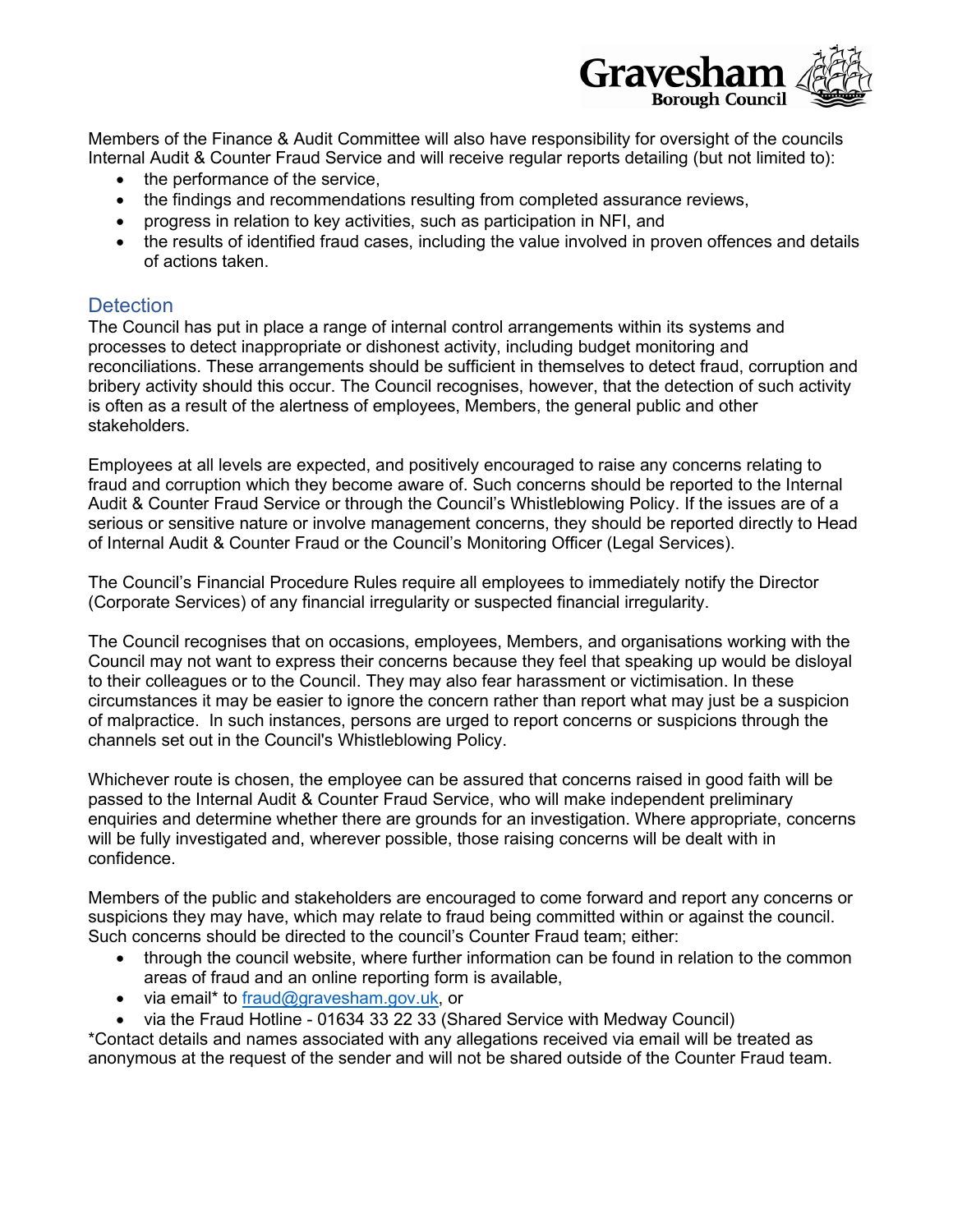

# **Investigation**

The Council has established a corporate approach to co-ordinate the investigation of allegations of fraud and corruption to ensure the effective use of the skills and resources within the organisation. Responsibility for investigating suspected fraud and corruption against the Council rests with the Internal Audit & Counter Fraud Service. This is to ensure that the investigation is performed only by properly trained officers in accordance with the appropriate legislation, including (but not limited to):

- Criminal Procedures and Investigations Act (CPIA) 1996,
- Data Protection Act 2018,
- Human Rights Act 1998,
- Police and Criminal Evidence Act (PACE) 1984,
- Proceeds of Crime Act 2002, and
- Regulation of Investigatory Powers Act (RIPA) 2000
- Corruption Act 1906,
- Fraud Act 2006.
- Prevention of Social Housing Fraud Act 2013,
- Local Government Finance Act 1992,
- The Council Tax (Administration and Enforcement) Regulations 1992,
- Council Tax Reduction Schemes (Detection of Fraud and Enforcement) (England) Regulations 2013

All referrals will initially be risk assessed and the Internal Audit & Counter Fraud Service will ensure the following objectives are met:

- where it is deemed appropriate, investigations are undertaken fairly, objectively and in accordance with relevant laws and regulations, to avoid jeopardising the outcome on legal and procedural technicalities,
- to protect the evidence,
- to prove or disprove the original suspicions of fraud,
- if proven, to support the findings by producing effective evidence,
- to present evidence in an appropriate format accepted by the Crown Prosecution Service or the appropriate disciplining service, and
- to apply appropriate sanctions and redress against those individuals and organisations that seek to defraud, and
- identify any improvements in internal control, training needs or other suitable solutions to prevent or deter the reported activity from recurring

Where it appears that a criminal offence may have been committed, the Council's presumption is that the issue will be pursued. The Council may decide to refer the matter to the police or instead use powers under Section 222 of the Local Government Act 1972 which enables local authorities, where they consider it "expedient for the promotion or protection of the interests of the inhabitants of their area to;

- a) Prosecute or defend or appear in legal proceedings and, in the case of civil proceedings, institute them in their own name, and
- b) In their own name, make representations in the interest of the inhabitants at any public enquiry held by or on behalf of any Minister or public body under any enactment".

When deciding to prosecute a matter in their name the Council will take consideration of the Code of Crown Prosecutors. A copy of the most current version of the Code can be found at [www.cps.gov.uk](http://www.cps.gov.uk/)